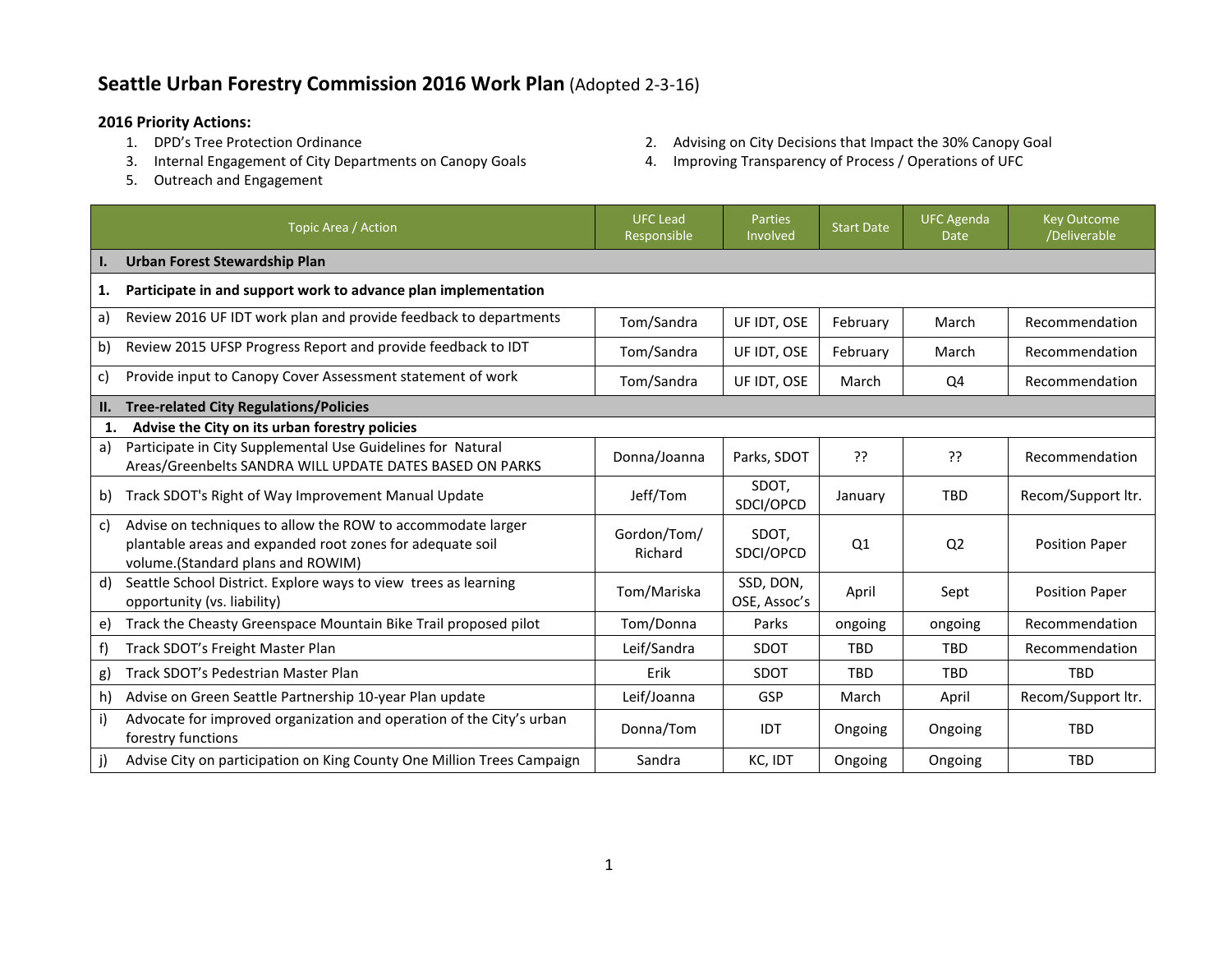|              | Topic Area / Action                                                                                                                                                                                                                         | <b>UFC Lead</b><br>Responsible | Parties<br>Involved                 | <b>Start Date</b> | <b>UFC Agenda</b><br><b>Date</b> | <b>Key Outcome</b><br>/Deliverable          |
|--------------|---------------------------------------------------------------------------------------------------------------------------------------------------------------------------------------------------------------------------------------------|--------------------------------|-------------------------------------|-------------------|----------------------------------|---------------------------------------------|
| 2.           | <b>Advise SDCI on Proposed Tree Regulations</b>                                                                                                                                                                                             |                                |                                     |                   |                                  |                                             |
| a)           | Develop UFC principles and priorities for future, revised tree ordinance                                                                                                                                                                    | Steve/Tom                      | SDCI/OPCD                           | Ongoing           | ongoing                          | <b>Position Paper</b>                       |
| b)           | Discuss with Council representative encouraging allocation of staff time<br>and start of a new private parcel tree ordinance                                                                                                                | Leif                           | SDCI/OPCD                           | January           | January                          | Recommendation                              |
| $\mathsf{c}$ | Develop recommendations for revising Director's rules (including 20-<br>2005, 11-2007, 16-2008 and other as applicable) to clarify the<br>interpretation of the existing tree protection ordinance (Driven by SDCI's<br>ordinance timeline) | Jeff/Tom                       | UF IDT,<br>SDCI/OPCD,<br><b>OSE</b> | February          | April                            | Recommendation                              |
| d)           | Formalize recommendations for code enforcement of existing SDCI tree<br>ordinance                                                                                                                                                           | Gordon/Steve                   | SDCI/OPCD                           | February          | April                            | Recommendation                              |
|              | III. Outreach and Engagement                                                                                                                                                                                                                |                                |                                     |                   |                                  |                                             |
| 1.           | <b>City Council and Mayor's Office interaction</b>                                                                                                                                                                                          |                                |                                     |                   |                                  |                                             |
| a)           | Hold quarterly meetings with Council and Mayor's Office                                                                                                                                                                                     | Tom/Sandra                     | CC, OSE                             | Q1                | Quarterly                        | <b>Build relationships</b>                  |
| b)           | Present 2015 Annual Report and 2016 work plan to Council and Mayor                                                                                                                                                                          | Tom/Sandra<br>Others           | CC, OSE                             | Ongoing           | Ongoing                          | Speaking points                             |
| C)           | Plan urban forestry outreach and engagement events such as Arbor Day,<br>Green Seattle Day, reLeaf events, SDOT tree-sidewalk conflicts public<br>engagement, Seattle School District (SSD), Summer Streets, etc.                           | Tom/Sandra                     | CC, OSE                             | Q1                | February                         | Presentation,<br>Activity,<br>Participation |
| 2.           | <b>Conduct Internal Engagement</b>                                                                                                                                                                                                          |                                |                                     |                   |                                  |                                             |
| a)           | Develop annual calendar for invited speakers, guests, topics, and tours<br>(particularly invite industrial groups, SSD, WSDOT to visit with UFC)                                                                                            | Tom/All                        | UF IDT                              | January           | Ongoing                          | Discussion                                  |
| b)           | Introduce the UFC at commission meetings (Planning, Design,<br>Pedestrian, Bike, Parks, MPD Oversight Committee); Neighborhood<br>Council meetings; and public meetings                                                                     | Tom/Sandra/UFC                 | OSE                                 | Ongoing           | Ongoing                          | <b>UFC</b> promotion                        |
| c)           | Meet with SDCI's Design Review Board lead to discuss improvement on<br>neighborhood DRB's review of retained trees and viable new tree space<br>allocation                                                                                  | Jeff/Steve/Erik                | <b>SDCI</b>                         | March             | May                              | Recom Itr                                   |
| d)           | Review outreach efforts and create strategy to explore tree planting in<br>industrial areas                                                                                                                                                 | Steve/Gordon                   | <b>OSE</b>                          | May               | July                             | Recom Itr                                   |
| 3.           | Align Urban Forest IDT and Urban Forestry Commission's work plan                                                                                                                                                                            |                                |                                     |                   |                                  |                                             |
| a)           | Hold annual joint UFC/UF IDT meeting                                                                                                                                                                                                        | Tom/Sandra                     | OSE                                 | Q <sub>2</sub>    | Q <sub>2</sub>                   | Workshop                                    |
| b)           | Attend an IDT meeting                                                                                                                                                                                                                       | Tom                            | OSE                                 | Q <sub>2</sub>    | Q <sub>2</sub>                   |                                             |
| 4.           | <b>Race and Social Justice Initiative</b>                                                                                                                                                                                                   |                                |                                     |                   |                                  |                                             |
| a)           | Continue exploring ways to incorporate RSJI principles into UFC work                                                                                                                                                                        | <b>UFC</b>                     | OSE                                 | January           | Ongoing                          | Outreach                                    |
| 5.           | <b>Seattle Audubon Tree Map</b>                                                                                                                                                                                                             | Joanna/Sandra                  | <b>OSE</b>                          | <b>TBD</b>        | <b>TBD</b>                       | <b>TBD</b>                                  |